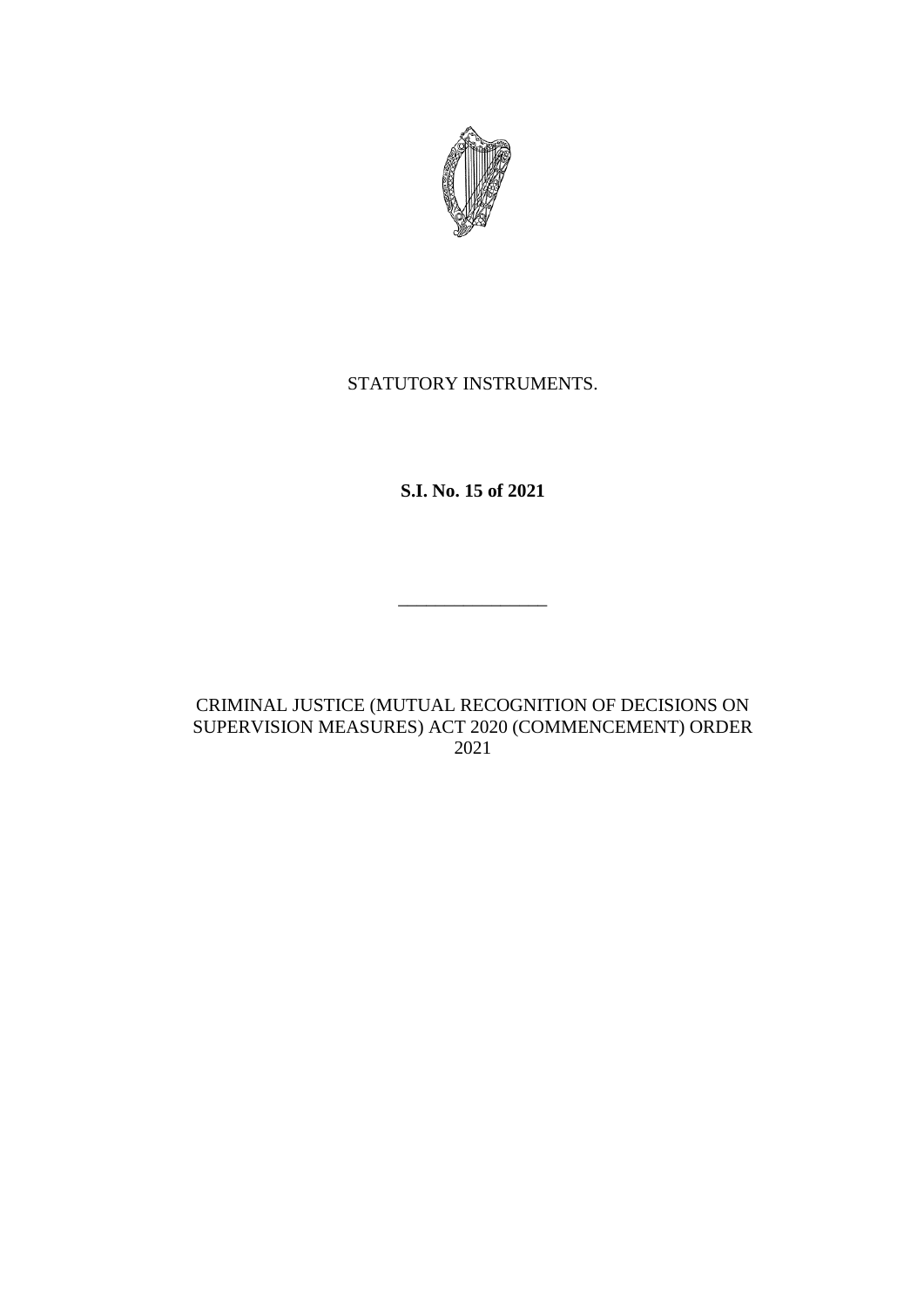## S.I. No. 15 of 2021

## CRIMINAL JUSTICE (MUTUAL RECOGNITION OF DECISIONS ON SUPERVISION MEASURES) ACT 2020 (COMMENCEMENT) ORDER 2021

I, , Minister for Justice, in exercise of the powers conferred on me by section 1(2) of the Criminal Justice (Mutual Recognition of Decisions on Supervision Measures) Act 2020 (No. 21 of 2020) (as adapted by the Justice and Equality (Alteration of Name of Department and Title of Minister) Order 2020 (S.I. No. 452 of 2020)), hereby order as follows:

1. This Order may be cited as the Criminal Justice (Mutual Recognition of Decisions on Supervision Measures) Act 2020 (Commencement) Order 2021.

2. The 5th day of February 2021 is appointed as the day on which the Criminal Justice (Mutual Recognition of Decisions on Supervision Measures) Act 2020 (No. 21 of 2020) shall come into operation.



GIVEN under my Official Seal, 21 January, 2021.

HELEN MCENTEE, Minister for Justice.